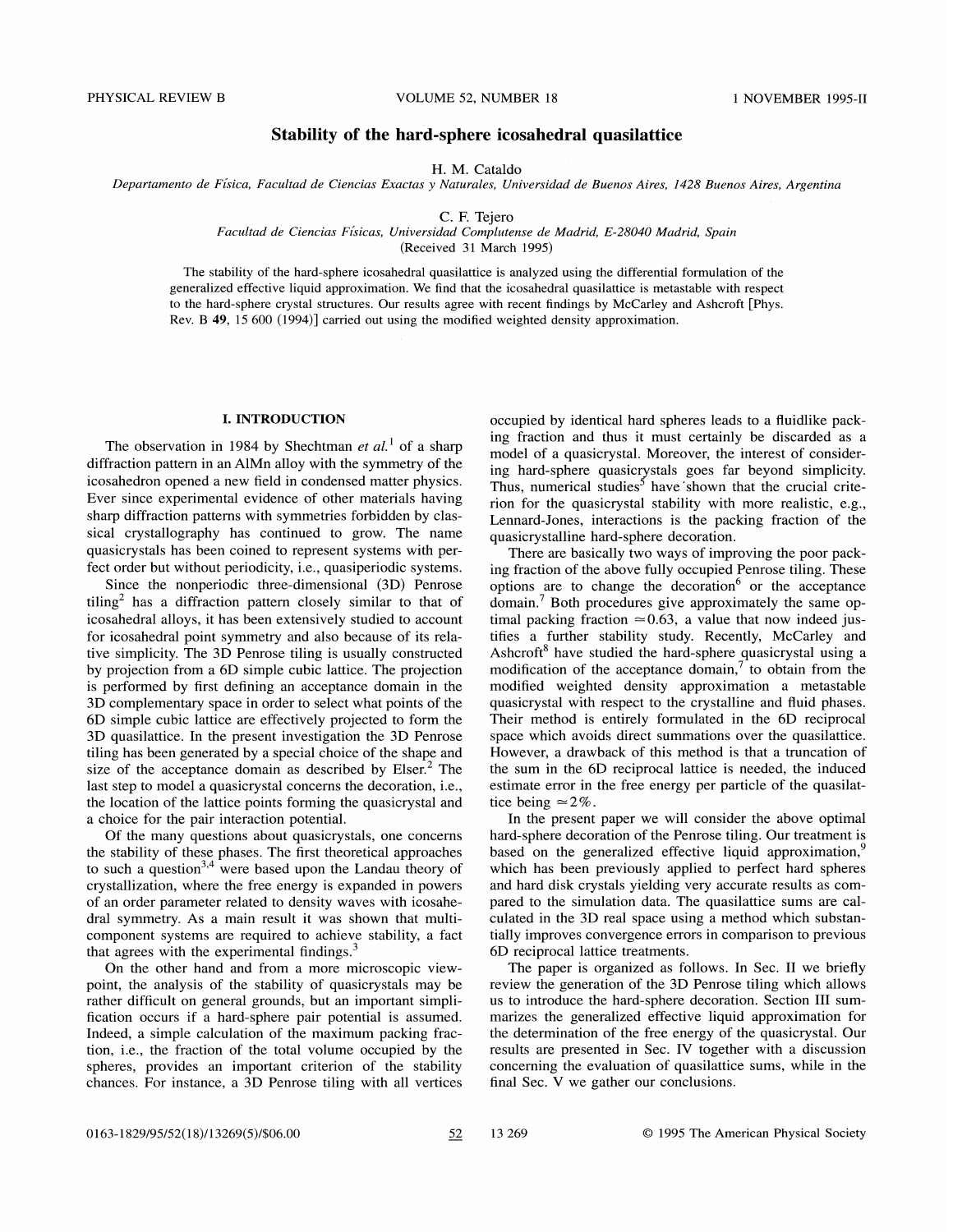## II. THE ICOSAHEDRAL QUASILATTICE

In what follows, we consider the icosahedral quasilattice obtained by projecting a subset (to be specified below) of the 6D simple cubic lattice onto a 3D hyperplane<sup>2</sup>  $X_{\parallel}$ . The orientation of  $X_{\parallel}$  relative to the lattice is determined by requiring that the projected vectors  $\{e_i\}$  of the 6D basis vectors  $\{e^{i}\}\ (j=1,2,...,6)$  coincide with the six vertex axes of the icosahedron, i.e.,

$$
\mathbf{e}_{\parallel}^j = P_{\parallel}^{jk} \mathbf{e}^k, \tag{2.1}
$$

where a summation over repeated labels is understood. The matrix representation of the projection operator  $P_{\parallel}$  is given by

$$
P_{\parallel} = \frac{1}{\sqrt{20}} \begin{pmatrix} \sqrt{5} & 1 & 1 & 1 & 1 & 1 \\ 1 & \sqrt{5} & 1 & -1 & -1 & 1 \\ 1 & 1 & \sqrt{5} & 1 & -1 & -1 \\ 1 & -1 & 1 & \sqrt{5} & 1 & -1 \\ 1 & -1 & -1 & 1 & \sqrt{5} & 1 \\ 1 & 1 & -1 & -1 & 1 & \sqrt{5} \end{pmatrix}
$$
(2.2)

and an elementary calculation leads to  $|{\bf e}^j_{\parallel}|^2 = 1/2$  $(j=1,2,\ldots,6)$  and

$$
\cos(\mathbf{e}_{\parallel}^{1}, \mathbf{e}_{\parallel}') = \sqrt{5}/5 \qquad (j = 2, ..., 6),
$$

$$
\cos(\mathbf{e}_{\parallel}^{2+j}, \mathbf{e}_{\parallel}^{2+k}) = \begin{cases} \sqrt{5}/5, & (j - k = \pm 1, \pm 4) \\ -\sqrt{5}/5, & (j - k = \pm 2, \pm 3) \end{cases}
$$

showing that the vectors  $\{e_{\parallel}^j\}$  may be identified with the six vertex directions of the icosahedron.

We also consider the 3D hyperplane perpendicular to  $X_{\parallel}$ ,  $X_{\perp}$ , obtained upon projection of the 6D basis vectors  $\{ \mathbf{e}^j \}$  by the complementary projector  $P_{\perp}$ ,<br>  $\mathbf{e}^j_{\perp} = P_{\perp}^{jk} \mathbf{e}^k$ ,  $P_{\perp}^{jk} = \delta^{jk} - P_{\parallel}^{jk}$ , (2.3)

$$
\mathbf{e}^j_{\perp} = P^{jk}_{\perp} \mathbf{e}^k, \quad P^{jk}_{\perp} = \delta^{jk} - P^{jk}_{\parallel}, \tag{2.3}
$$

where  $\delta^{jk}$  is the Kronecker delta. It can be readily shown that the projected vectors  $e^j$  may also be identified with the six vertex directions of the icosahedron, but permuted with respect to the projected vectors  $\mathbf{e}_{\parallel}^j$ , i.e.,  $\mathbf{e}_{\perp}^j \cdot \mathbf{e}_{\perp}^k = -\mathbf{e}_{\parallel}^j \cdot \mathbf{e}_{\parallel}^k$  $(j \neq k)$ .

Both projections are dense in the 3D space but a quasilattice of finite density can be constructed by projecting onto  $X_{\parallel}$  only those points whose perpendicular space projection lies within a bounded region  $\chi$  known as the acceptance domain. $2$  To construct this bounded region we take the 20 distinct triplets  $\{e^i_\perp, e^i_\perp, e^k_\perp\}$  of the projected vectors in  $X_\perp$ . Each triplet defines a rhombohedron of volume  $v_{ijk} = |e^i_{\perp} \times e^i_{\perp} \cdot e^k_{\perp}|$ . It is easily found that half of these rhombohedra are "large," i.e.,  $v_{ijk} = \sqrt{8} \sin(2\pi/5)/10$  and half "small," i.e.,  $v_{ijk} = \sqrt{8} \sin((4\pi/5)/10)$ . The disjoint union of these 20 rhombohedra defines a closed convex region  $\chi$ named the *triacontahedron* of volume  $v = \sqrt{8} \int \sin(2\pi/5)$  $+\sin(4\pi/5)$ . The triacontahedron is therefore the projection onto  $X_{\perp}$  of the unit cell of the 6D cubic lattice.

The selection of a subset of the 6D simple cubic lattice is accomplished by requiring that the orthogonal projections  $\{r^j\}$  of the lattice points  $\{r^j\}$  of the 6D simple cubic lattice lie within the triacontahedron.<sup>10</sup> This construction yields a quasilattice in  $X_{\parallel}$  which may also be regarded as a tiling of the 3D space by two kinds of rhombohedra.<sup>6</sup> Using a oneparameter Gaussian approximation for the density peaks of the quasilattice, the one-particle density can be written as

(2.1) 
$$
\rho(\mathbf{r}) = \left(\frac{\alpha}{\pi}\right)^{3/2} \sum_{j} W(\mathbf{r}_{\perp}^{j}) e^{-\alpha(\mathbf{r}-\mathbf{r}_{\parallel}^{j})^{2}}, \qquad (2.4)
$$

where the sum runs over the Bravais lattice vectors of the 6D simple cubic crystal,  $\alpha$  is the inverse width of the Gaussians, and the weight function  $W(\mathbf{r}^j)$  is defined by:

$$
W(\mathbf{r}_{\perp}^{j}) = \begin{cases} 1, & \mathbf{r}_{\perp}^{j} \in \mathcal{X} \\ 0, & \text{otherwise.} \end{cases}
$$
 (2.5)

It can be shown that the first three neighbour separations of the icosahedral quasilattice are  $r_1^2 = (3 - 6\sqrt{5}/5)a^2$ ,  $r_2 = a$ , and  $r_3^2 = (2 - 2\sqrt{5}/5)a^2$ , where  $a = \sqrt{2}/2$ . Their average coordination numbers are  $2/\tau^2$ , 6, and 6, respectively, with  $\tau$  denoting the golden ratio  $\tau = (1 + \sqrt{5})/2$ . By locating a hard sphere of diameter  $\sigma = r_1$  at every vertex of the quasilattice, the packing fraction (the fraction of the total volume occupied by the spheres) is  $\approx 0.14$ , i.e., a packing fraction characteristic of a fluid phase. On the other hand, if we look for accommodating hard spheres of diameter  $\sigma = a$  at every vertex, the short distance  $r_1$  does not allow this. But since the frequency of the nearest-neighbor separation is small, a better packing of hard spheres in the quasilattice can be obtained if one of the two vertices of each  $r_1$  bond is left vacant. These short bonds form closed rings of 10 links and chains of even or odd links. If we also require that two adjacent sites cannot be empty there are only two ways of placing the hard spheres on rings and chains. In the present investigation we have randomly located a hard sphere on a vertex of every ring and in an end point of each chain. This determines the accommodation of the remaining hard spheres, the effect of taking different initial localizations having a negligible effect on our results as the number of vertices of the quasilattice increases. It can be shown<sup>6</sup> that with this procedure, the volume occupied by the hard spheres increases leading to a hard-sphere packing fraction  $\eta \approx 0.629$ , which is close to the random packing fraction  $(0.64)$  and below the packing fraction of the crystal structures ( $\approx$  0.74 and  $\approx$  0.68 for the fcc and bcc crystals, respectively). This is, to our knowledge, the best icosahedral packing fraction of identical hard spheres reported so far.

## III. FREE ENERGY OF THE HARD-SPHERE ICOSAHEDRAL QUASILATTICE

In recent years, the freezing of hard spheres into perfect crystals has been successfully described by several nonperturbative density functional theories. We here consider the stability of the hard-sphere icosahedral quasilattice described in Sec. II within one of such approaches, the generalized effective liquid approximation, which is now briefly summarized.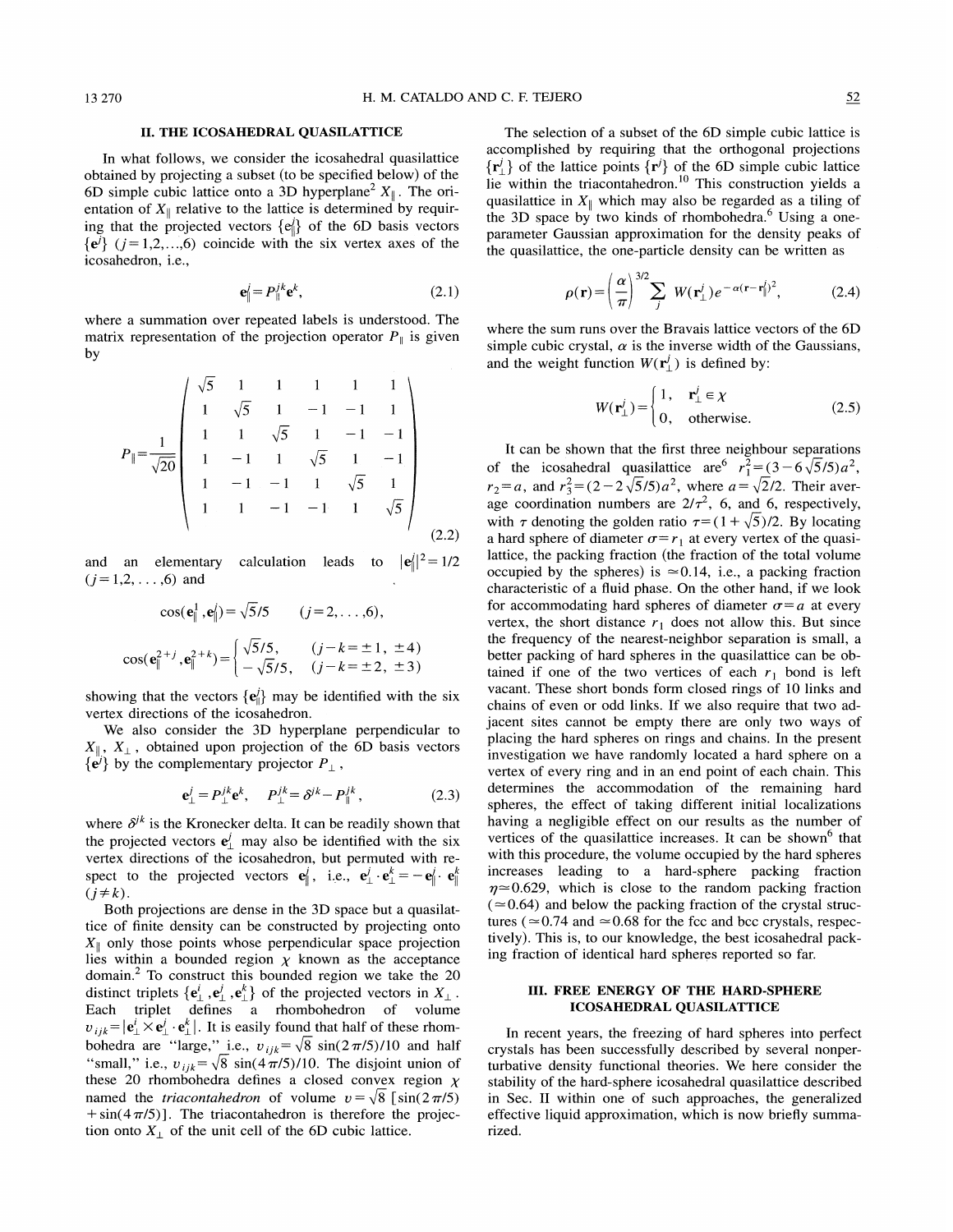The Helmholtz free energy  $F$  of a solid characterized by a one-particle density  $\rho(\mathbf{r})$  is a functional of  $\rho(\mathbf{r})$ , denoted by  $F = F[\rho]$ , which can be split as  $F[\rho] = F_{\text{id}}[\rho] + F_{\text{ex}}[\rho]$ , where

$$
\beta F_{\text{id}}[\rho] = \int d\mathbf{r} \; \rho(\mathbf{r}) [\ln{\{\Lambda^3 \rho(\mathbf{r})\}} - 1] \tag{3.1}
$$

is the ideal contribution with  $\beta = 1/k_BT$  the inverse temperature and  $\Lambda$  the thermal de Broglie wavelength and

$$
\beta F_{\text{ex}}[\rho] = -\int d\mathbf{r} \rho(\mathbf{r}) \int d\mathbf{r}' \rho(\mathbf{r}')
$$
  
 
$$
\times \int_0^1 d\lambda (1-\lambda) c(\mathbf{r}, \mathbf{r}';[\lambda \rho]) \qquad (3.2)
$$

is the excess term. In Eq. (3.2)  $c(\mathbf{r}, \mathbf{r}'; [\lambda \rho])$  is the direct correlation function of the solid and  $\lambda$  ( $0 \le \lambda \le 1$ ) is a parameter defining a linear path of integration in the space of density functions  $\rho_{\lambda}(\mathbf{r}) = \lambda \rho(\mathbf{r})$  connecting a zero reference density to the one-particle density  $\rho(r)$  of the solid. The equilibrium solid density  $\rho(\mathbf{r})$ , determined by functional differentiation, is the minimimum value of  $F[\rho]$  at constant average density. This variational calculation implies the direct correlation function of the solid which is the only unknown in (3.1) and (3.2) and hence some explicit approximations for  $F_{\text{ex}}[\rho]$  are required.

Based on the similarity of the thermodynamic properties of the solid and fluid phases, the generalized effective liquid approximation first maps the excess free energy per particle of the solid onto that of some effective liquid, i.e.,

$$
\frac{1}{N} \int d\mathbf{r} \rho(\mathbf{r}) \int d\mathbf{r}' \rho(\mathbf{r}') \int_0^1 d\lambda (1-\lambda) c(\mathbf{r}, \mathbf{r}';[\lambda \rho])
$$
  
\n
$$
= \hat{\rho} \int d\mathbf{r} \int_0^1 d\lambda (1-\lambda) c(|\mathbf{r}|; \lambda \hat{\rho}), \quad (3.3)
$$
  
\n
$$
= \exp[-\alpha
$$

where  $\hat{\rho}$  is the density of the effective liquid,  $N=\int d\mathbf{r} \rho(\mathbf{r})$  is the number of particles, and  $c(|\mathbf{r}|;\lambda \hat{\rho})$  is the direct correlation function of the liquid. Equation (3.3) is referred to as the thermodynamic mapping.

In a second step, the generalized effective liquid approximation defines a structural mapping in which the direct correlation function of the solid is mapped onto that of a liquid. However, this mapping cannot be done directly because the direct correlation function of the liquid is translationally invariant while that of the solid is not. But taking into account that in (3.2) the direct correlation function of the solid appears doubly weighted by the solid density, the difficulty is overcome by defining the structural mapping as

$$
\int d\mathbf{r} \rho(\mathbf{r}) \int d\mathbf{r}' \rho(\mathbf{r}') c(\mathbf{r}, \mathbf{r}';[\rho])
$$
  
= 
$$
\int d\mathbf{r} \rho(\mathbf{r}) \int d\mathbf{r}' \rho(\mathbf{r}') c(|\mathbf{r} - \mathbf{r}'|; \hat{\rho}[\rho]).
$$
 (3.4)

With  $(3.2)$ – $(3.4)$  a self-consistent nonlinear integral equation is obtained for the determination of  $\hat{\rho}[\rho]$  in terms of  $p(r)$  and the direct correlation function of the liquid. The

complicated functional dependence  $\hat{\rho}[\rho]$  can be simplified if  $\rho(\mathbf{r})$  is described in terms of a single order parameter  $\alpha$  as in (2.4) in which case  $\hat{\rho}$  becomes an ordinary function of  $\alpha$ . The equilibrium solid density (i.e.,  $\alpha$ ) is then determined by minimizing at constant average density the solid free energy with respect to the Gaussian width parameter  $\alpha$  for a given crystal structure. stal structure.<br>As explained elsewhere,<sup>11</sup> the nonlinear integral equation

for the determination of  $\hat{\rho}[\rho]$  can be further transformed into a system of two coupled nonlinear differential equations in  $\hat{\eta}(\lambda)$ 

$$
\hat{\eta}'(\lambda) = \frac{z(\lambda) - \psi(\hat{\eta}(\lambda))}{\lambda \psi'(\hat{\eta}(\lambda))}
$$
(3.5)

and  $z(\lambda)$ 

$$
z'(\lambda) = \Phi(\hat{\eta}(\lambda)), \qquad (3.6)
$$

where  $\hat{\eta}(\lambda) = \pi \hat{\rho}(\lambda) \sigma^3/6$  is the effective liquid packing fraction and  $\sigma$  is the hard-sphere diameter.

Using the one-parameter approximation (2.4) for the oneparticle density of the quasilattice,  $\Phi(\hat{\eta}(\lambda))$  is given by

$$
\Phi(\hat{\eta}(\lambda)) = -\frac{1}{N} \sum_{i=1}^{N} \sum_{j=1}^{N} W(\mathbf{r}_{\perp}^{i}) W(\mathbf{r}_{\perp}^{j})
$$

$$
\times \int_{0}^{\infty} dR \, R \, c(R; \hat{\eta}(\lambda)) S(R; \alpha, r_{ij}), \quad (3.7)
$$

where  $r_{ij} = |\mathbf{r}_{\parallel}^{i} - \mathbf{r}_{\parallel}^{j}|$  and

$$
S(R; \alpha, r_{ij}) = \left[\frac{\alpha}{2 \pi r_{ij}^2}\right]^{1/2} \{ \exp[-\alpha (R - r_{ij})^2 / 2] - \exp[-\alpha (R + r_{ij})^2 / 2] \}.
$$
 (3.8)

In (3.5) and (3.6) the prime denotes the derivative with respect to the argument and  $\psi(\hat{\rho})/\beta$  is the excess free energy per particle of the fluid phase. For the latter we will use the Carnahan-Starling compressibility factor to obtain  $\psi$  by thermodynamic integration of the equation of state while the Percus-Yevick equation is used for the structure of the fluid phase, i.e., the direct correlation function. Equations (3.5) and (3.6) have to be integrated numerically from  $\lambda = 0$  to  $\lambda = 1$  with initial conditions  $\hat{\eta}(0) = z(0) = 0$  and the excess free energy per particle of the quasilattice (3.2) is finally determined as  $\psi(\hat{\eta}(1))$ .

## IV. RESULTS

Before looking for a numerical solution of (3.5) and (3.6), we deal with a delicate point concerning the convergence of the quasilattice sums in (3.7). In order to emphasize it let us rewrite the right-hand side of Eq. (3.7) in the form

$$
\frac{1}{N} \sum_{i=1}^{N} \sum_{j=1}^{N} A(r_{ij}).
$$
\n(4.1)

We first note that for a Bravais lattice (4.1) reduces to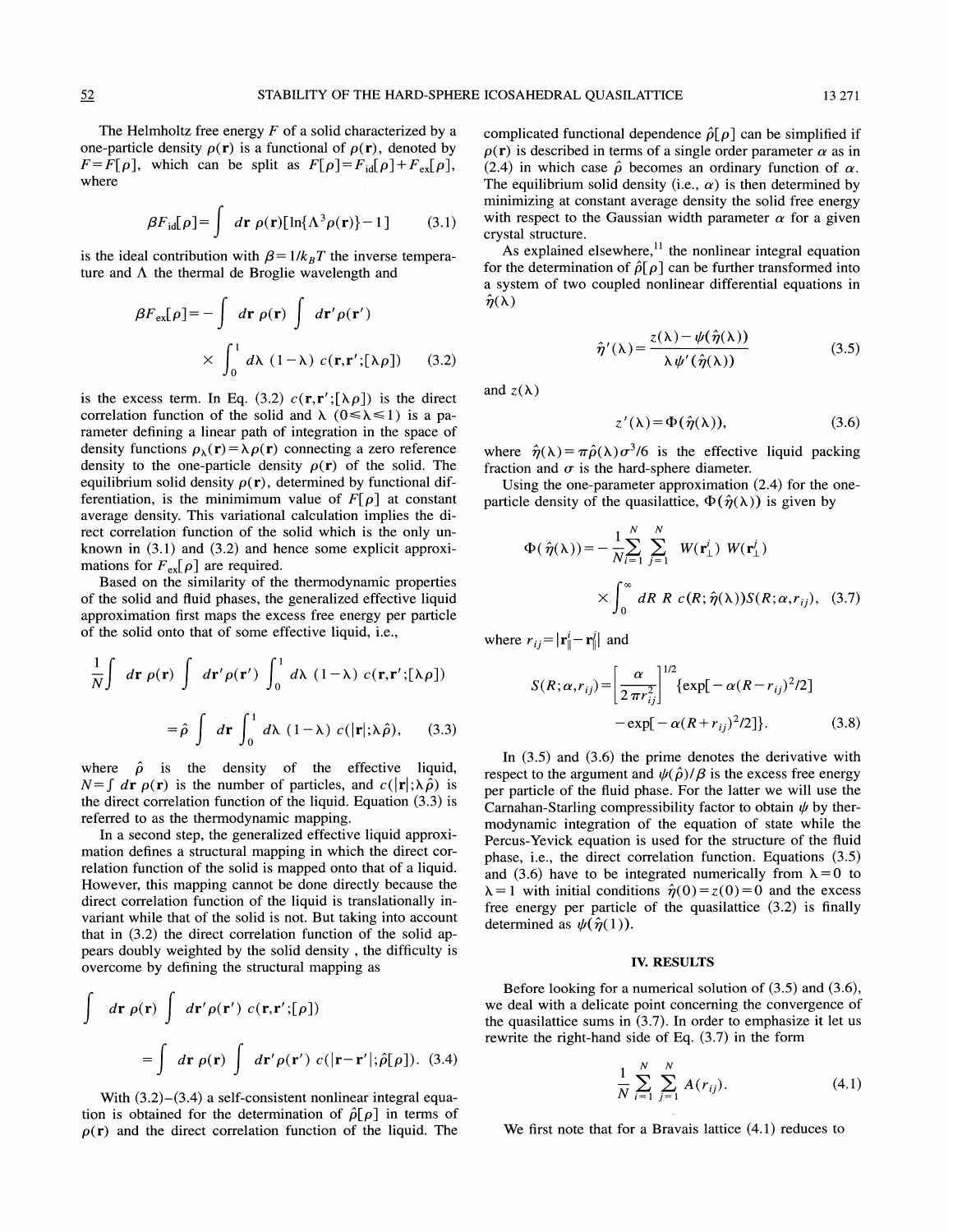$$
\sum_{j} z_{j}A(r_{j}), \qquad (4.2)
$$

where the sum runs over spherical shells of sites centered around the site at the origin,  $r_i$  is the distance of shell j to the origin, and  $z_i$  is the number of sites at the *j*th shell. In passing from  $(4.1)$  to  $(4.2)$  the translational symmetry of the Bravais lattice has been used. Moreover, since  $A(r_i)$  decreases rapidly with distance, only a relatively small number of shells around the origin give a non-negligible contribution to the sum leading to a rapid convergence of (4.2).

But if the lattice does not have translational symmetry, the evaluation of (4.1) becomes a delicate numerical problem if one looks for achieving a rapid convergence. For instance, if we consider a quasilattice of  $N$  sites the convergence of  $(4.1)$ [resulting from considering the  $N(N-1)/2$  different pairs i  $\neq j$ ] becomes so slow as N increases that it remains unreachable through usual computational efforts. This is also the case for a Bravais lattice as it may be tested by evaluating the sum (4.1) which, on the other hand, can be easily determined through (4.2).

As stated above, a possible way for dealing with the quasilattice sum $<sup>8</sup>$  is to use the 6D reciprocal lattice. How-</sup> ever, this procedure only provides a partial solution to the convergence of the sum since it is necessary to truncate the sum at some maximum value of the reciprocal lattice vector leading to an estimate error in the free energies of about 2%.

We here propose an alternative solution to the convergence problem of (4.1) which provides a substantial reduction of errors and computation time in the determination of the quasicrystal free energy. By starting with the 6D simple cubic lattice, we construct the quasilattice using the projection formalism described in Sec. II. Let  $M \ge 1$  be the number of the lattice points generated in the quasilattice and draw a spherical surface containing almost all of the lattice points. Inside the sphere we construct a concentric sphere with  $N \ge 1$  $(N<sub>M</sub>)$  lattice points.

By rewriting (4.1) as

$$
A(0) + \frac{1}{N} \sum_{i=1}^{N} \left[ \sum_{j \neq i} A(r_{ij}) \right],
$$
 (4.3)

where we have separated the  $r_{ij}=0$  contributions, we calculate the  $i \neq j$  terms by first choosing a lattice point i  $(i=1,2,\ldots,N)$  inside the sphere and then summing consecutively over all neighboring  $j$  lattice points until the relative error of the sum in brackets in (4.3) is less than a prefixed value. For lattice points  $i$  well inside the sphere, our procedure takes into account all the relevant "interactions" in  $(4.1)$ . However, if the lattice point *i* lies near the surface of the sphere, our procedure overestimates the "interactions" in (4.1) because the sum in brackets contains points outside the sphere. We have found that these boundary errors can be reduced by increasing  $N$  (and therefore  $M$ ), in such a way that for  $M = 22000$  and  $N = 10000$ , the estimate error of the free energy per particle of the quasilattice is about 0.1%. Under such conditions, the computation time needed for evaluating the variational free energy (for each pair  $\alpha$ - $\eta$ ) is around 20' CPU in a VAX 9000.

In Fig. 1, the variational free energy per particle of the quasicrystal  $\beta \phi = \beta F/N - 3\ln(\Lambda/\sigma) + 1$  is represented versus



FIG. 1. Variational free energy per particle of the quasilattice  $\beta \phi = \beta F/N - 3 \ln(\Lambda/\sigma) + 1$  vs the Gaussian width parameter  $Y=(\alpha \sigma^2/2)^{1/2}$  for packing fractions  $\eta=0.51-0.60$ , by steps of 0.01 (from bottom to top).

 $Y = (\alpha \sigma^2 / 2)^{1/2}$  for different packing fractions. We have found minima for the quasicrystal free energy as a function of the Gaussian width parameter  $\alpha$  for  $\eta \ge 0.51$ , i.e., a stable or metastable quasicrystalline phase. Similarly to Ref. 8 we have found that the quasicrystal turns out to be the more localized phase since the minima are always situated at greater  $Y$  values than the compact fcc crystalline phase. Our results are gathered in Table I where the free energy and the Gaussian width parameter at the free energy mimimum of the quasicrystal are compared to those of the fcc crystal.

In Fig. 2 we represent the solid free energy per particle versus the packing fraction  $\eta$  for the three solid phases (fcc, bcc, and quasicrystal). We also include in the figure the fluid free energy obtained by thermodynamic integration of the Carnahan-Starling equation of state. It is seen that the quasicrystal is always metastable with respect to the remaining phases, the gaps of the free energy being somewhat less than those reported by M<sup>c</sup>Carley and Ashcroft.<sup>8</sup>

#### V. CONCLUSIONS

We have analyzed the stability of a hard-sphere quasicrystal obtained from a simple decoration of the 3D Penrose

TABLE I. Free energy  $\beta \phi = \beta F/N - 3 \ln(\Lambda/\sigma) + 1$  and Gaussian width parameter  $Y=(\alpha \sigma^2/2)^{1/2}$  at the free energy minimum for the quasicrystal  $(q)$  and the fcc crystal  $(c)$  phases at different packing fractions  $\eta$ .

| η    | $\beta\phi_{\scriptscriptstyle q}$ | $\boldsymbol{Y}_q$ | $\beta\phi_c$ | $Y_c$ |  |
|------|------------------------------------|--------------------|---------------|-------|--|
| 0.51 | 6.15                               | 6.5                | 5.28          | 5.9   |  |
| 0.52 | 6.43                               | 7.0                | 5.48          | 6.5   |  |
| 0.53 | 6.73                               | 8.0                | 5.68          | 7.0   |  |
| 0.54 | 7.04                               | 9.0                | 5.88          | 7.6   |  |
| 0.55 | 7.37                               | 10.0               | 6.09          | 8.2   |  |
| 0.56 | 7.74                               | 11.0               | 6.31          | 8.9   |  |
| 0.57 | 8.14                               | 12.0               | 6.53          | 9.7   |  |
| 0.58 | 8.59                               | 13.5               | 6.76          | 10.6  |  |
| 0.59 | 9.12                               | 15.0               | 7.01          | 11.6  |  |
| 0.60 | 9.74                               | 16.5               | 7.26          | 12.6  |  |